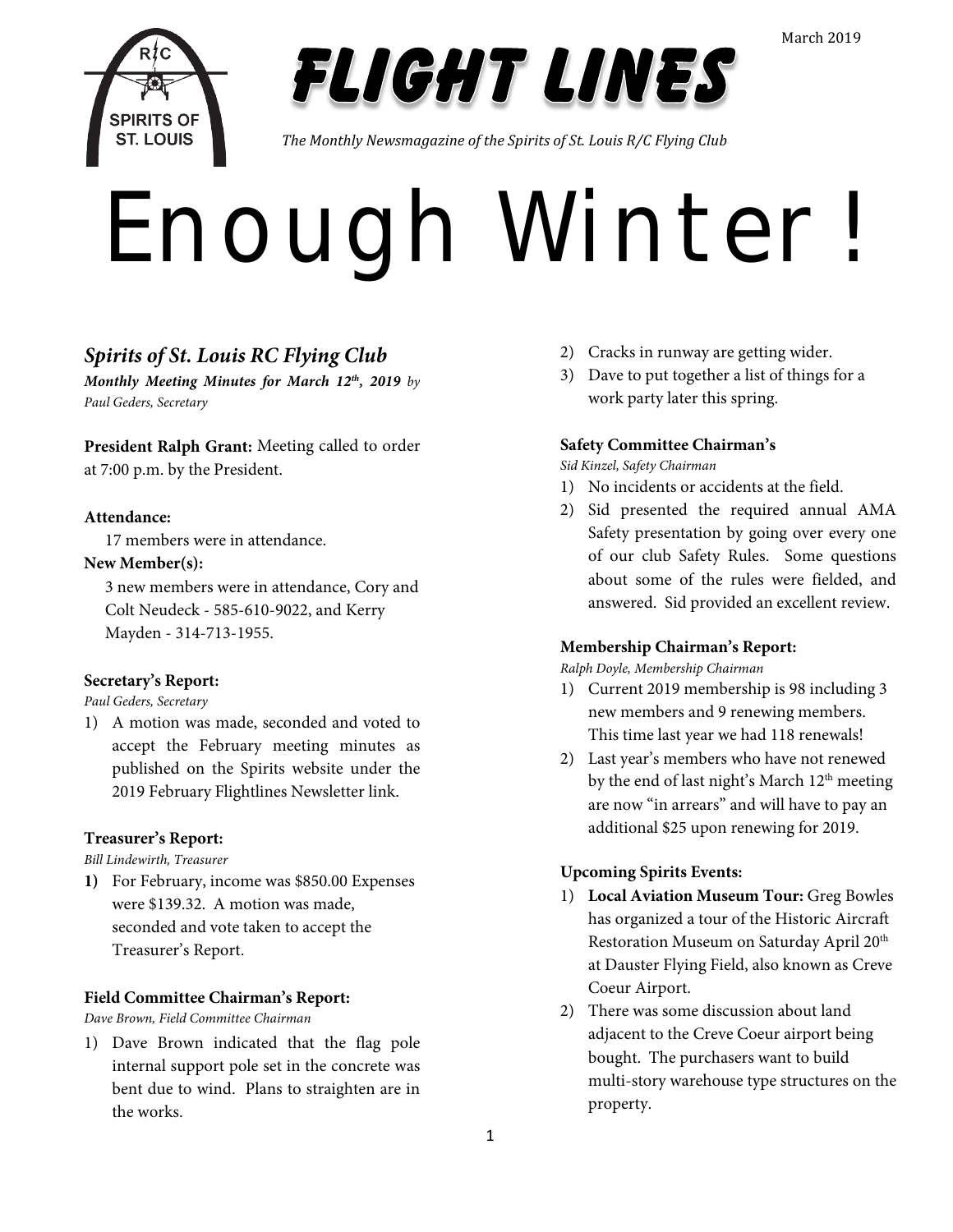3) Someone said it looks like it would be at the end of one of the runways. Time will tell!



## **Upcoming Local Events continued:**

1) **SLRCFA Friday Night Indoor Flying; November 3rd thru March 29th; 6:00-9:00 p.m.** Central Baptist Church, 601 N. Central Ave., Eureka MO. Cost is only \$5.

#### 2) **Old Business:**

1. Monthly Meeting Topics continue… **March - Training Program Brainstorming** Let's talk about what would make a great training program.

**April - Turbines** Steve Collins has been flying turbine powered jets and he will bring in a jet and talk about getting started

**May - Smoke on!** Ralph Grant is putting smoke on his latest Extreme Flight plane with a Desert Aircraft DA 30CC gas engine. Hear what he has learned.

**June** – **Construction Hints** Helpful hints for FMS style foam airplanes and warbirds.

**July – Foam board Airplanes** There are several members who build Flite-Test type foam airplanes.

#### **August – National Model Aviation Day!** Membership appreciation! Fun Fly!

**September – FPV** Bring in your FPV flyer and share with the club the ins and outs of First Person View. **Nomination of Officers** at the September meeting and the publishing of the nominees names in the September newsletter.

**October – Tether Cars** Several members (Paul and Walt) have been racing Tether cars. They will bring a couple and show the club what they have been up to. **Nominations Published.** Those elected will take office immediately after the meeting.

**November – New Officers in Office**

#### **December – Christmas/Holiday gift ideas**

#### **Additional suggestion was made:**

1. Discuss how to program/setup different type radios. Such as; V-tail, crowing, flap to elevator, elevons, etc.

#### **New Business:**

- 1) Dave Brown made a motion to name the field "Robert W. Gizzie Memorial Field" in honor of Bob Gizzie. Motion passed.
- **2)** It was suggested to add a plaque of members who have passed. In work.
- **3)** Received a nice thank you letter from the Gizzie family that was read to the members.
- **4)** Board Meeting to be held at Dave Brown's home on April  $24<sup>th</sup>$  at 3:00 p.m.

**Technical Presentation(s):** Photos by Greg Bowles.

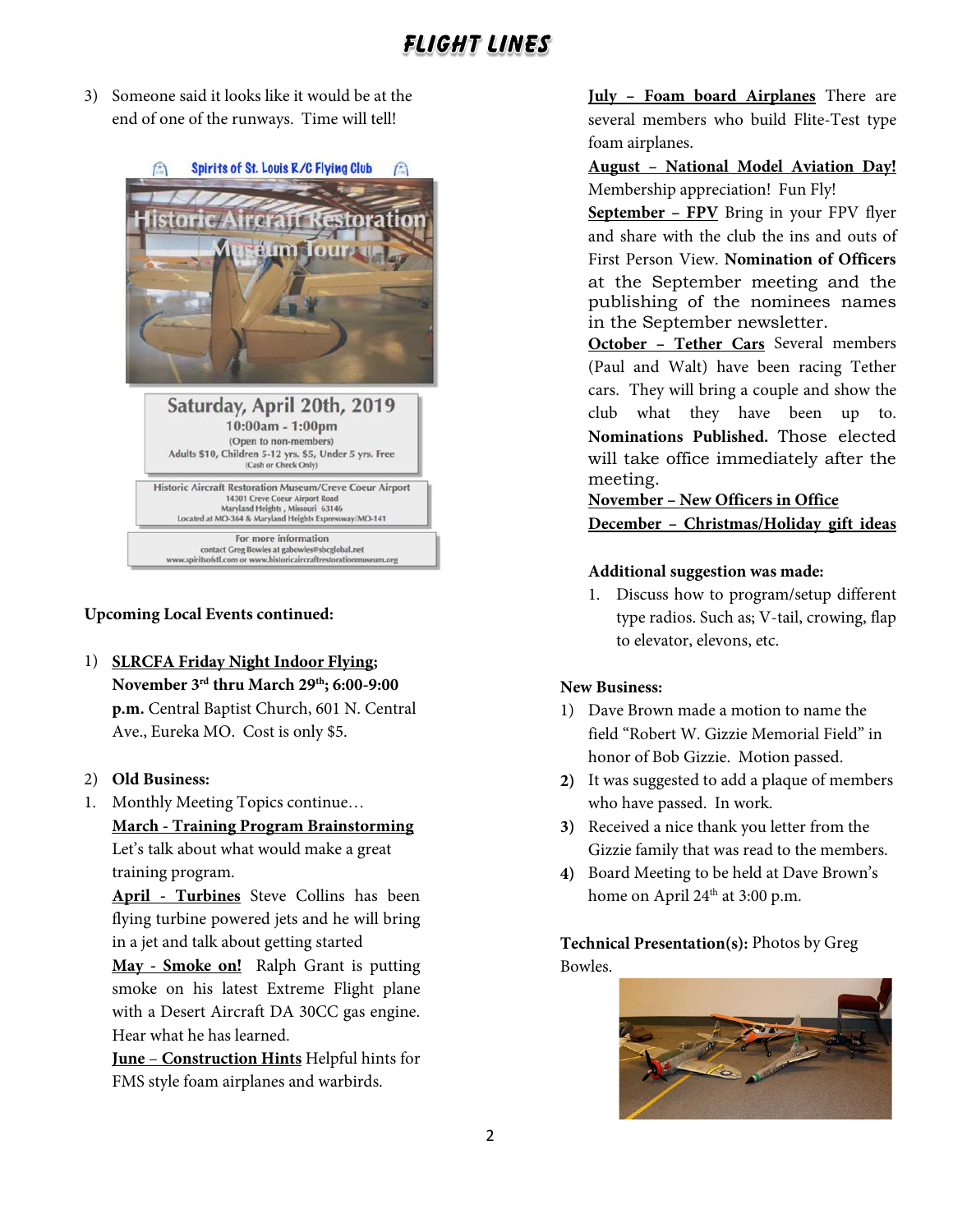1) Four of Bob Gizzie's airplanes were given away on a first come first served basis. A DeHavilland DHC-2 Beaver, P-47 Thunderbolt, F4U Corsair, and an F-105 Thunderjet.



2) Steve Ramonczuk presented and discussed his Freewing Mirage jet.



3) Steve also showed some examples of 3D printed model aircraft parts he has made.



4) Babe Raab presented and discussed his completed Herr kit Ryan STA. This was the first time he has covered with tissue.



5) Ralph Grant presented a FlightLine 1600mm "Bird Cage" F-4U-1A Corsair

**Meeting adjourned:** 8:22 p.m.

## **Been Thinking:**

Have always been intrigued by the B-58 "Hustler" Mach 2 bomber, and to keep busy I wanted to build a foamie version. So, I went to Mark Twain Hobby to buy some 2' X 4' 6mm Depron foam sheets. To my surprise the shelf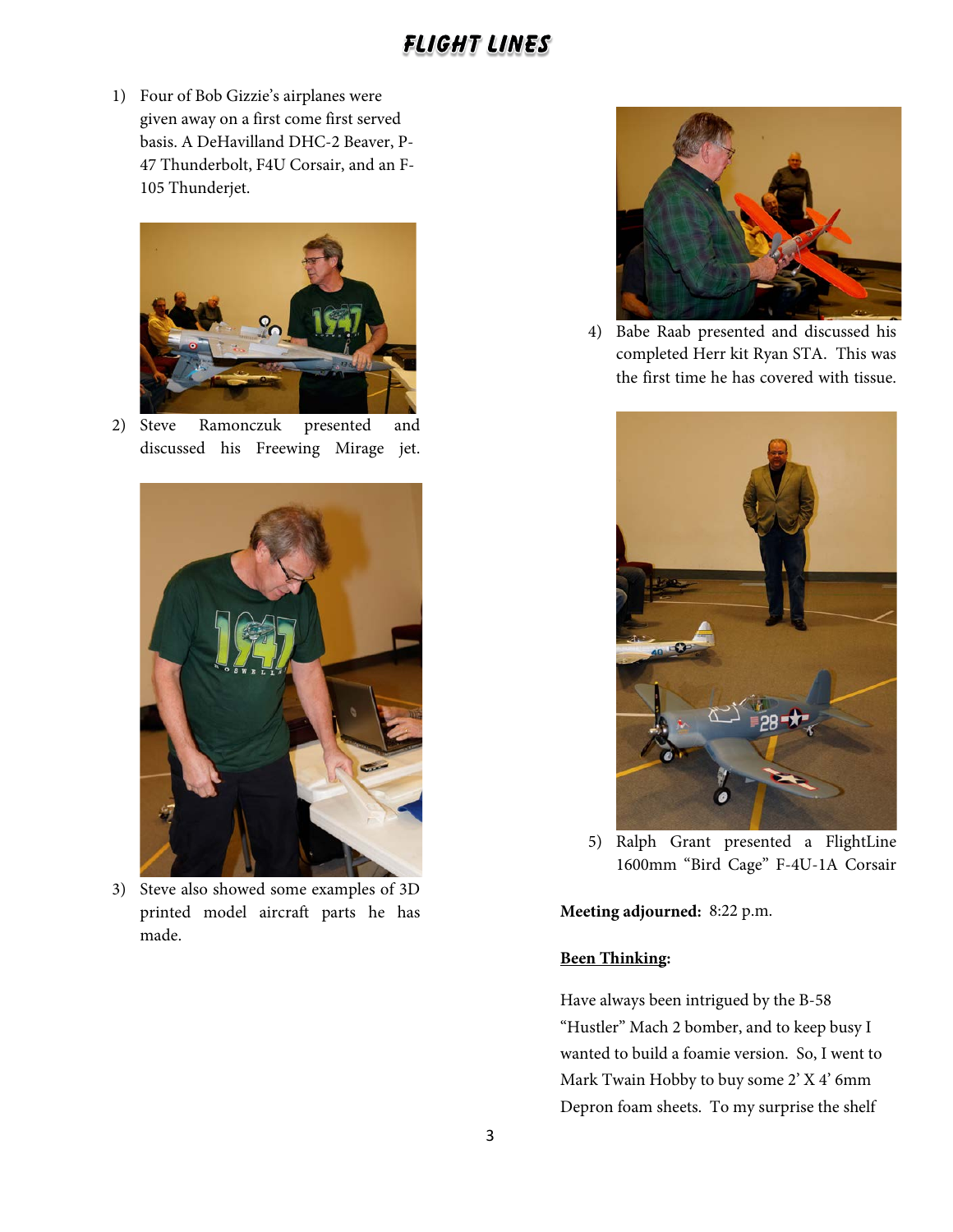was empty. What happened? Spoke to Darren and found out that Depron became unavailable about a year ago. Darren also indicated that customers would damage the product on the shelf and then he couldn't sell it at full price. Depron is still available in Europe as it is used as an underlayment for flooring. Now what do I do!

Got on the internet and found Model Plane Foam (MPF) in 6mm thickness…problem solved. Here's the link: <http://www.modelplanefoam.com/>Contacted, via e-mail, Mike Springer the provider of MPF foam. Here is what I asked;

#### "Mike,

Hard to tell the difference between Depron and MPF!

What is the chemical difference…and why did Depron supposedly go out of business if it is also used as an underlayment?

## Cheers,

Paul"

For those that build with foam I want to share what I received from Mike with our members, and others, who build with foam.

"Paul: I can't give exact compositional differences (don't really know them) but I do know that Adams, the Model Plane Foam (MPF) manufacturer uses the same chemistry for MPF as for Dow high performance Low Foam (LF) fanfold. It has a plasticizer or other component that makes the resulting foam a little less brittle than Depron. That is generally good for us as it makes the foam tougher and more resilient at a

very slight reduction in stiffness. I have several kit makers who claim their designs in Depron would shatter in crashes and just bounce using MPF. Obviously one can still break up a plane on impact, but MPF seems to consistently take more abuse.

Selit, the company that makes Depron changed their process a couple years ago to increase throughput. Previously they extruded the foam as a flat sheet, and contained the foaming between plates. That produced a very flat, precise thickness, consistent sheet. As the usage increased in Europe for the building industry the throughput limitations became a problem, and they changed the process. That resulted in inconsistencies in thickness, flatness, etc. RCFoam, the primary importer tried to get the original foam reinstated, but was refused. So they quit importing it. I expect that the cost including shipping from Germany or Netherlands was a big part of their cost/price points. Depron is still made and the Brits can get acceptable sheets from what I read, it's just not imported to US.

MPF on the other hand has always been made on high throughput equipment, and when we contracted with Adams for it got their promise to minimize variation, waves, etc. While they have succeeded in producing some beautiful smooth flat foam, they are not able to always produce it, and their ability (or desire) to cull defects hasn't been perfect either. The last run had a fair amount of waves I wasn't happy with. I cull out the worst, and further reduced the price to compensate. (MPF was typically half the price of Depron on square inch basis before the reduction). I am not in this to get rich, just to provide foam for fellow RC'ers and make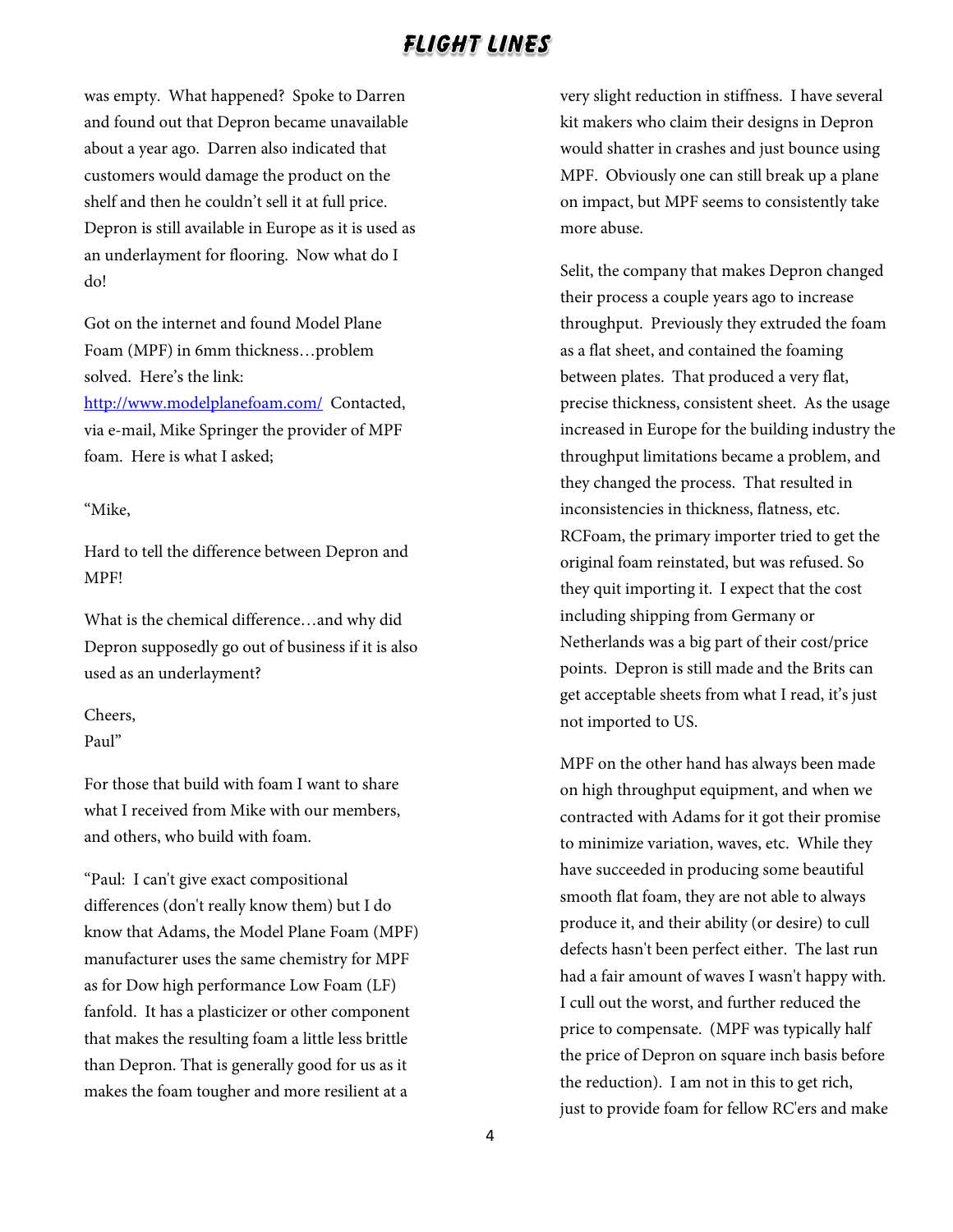enough to support my own foamie addiction. So I can do the work of sorting and take a price cut, though it takes longer to build up funds to get the next batch.

Hope this helps and isn't TMI!

Mike Springer"

Bought 8 2' X 4' 6mm thick sheets of MPF and received 9. If anyone is in need of some, please contact me and I will sell you a sheet for \$5.00!

MPF works just as good, if not better, than Depron…I'm impressed with it!

# **Leader Member News from the AMA…**

[AMA Flight School](http://send.modelaircraft.org/link.cfm?r=R2TDHN5I8cewW0wdxwzH5Q~~&pe=tIB2glPT9YrOdsuv0DvEAbVfV1WeenQeQQihB72fVJ97UQvswlXMmeBzfPCU-KGMHcZUP655-vsS8ssA-_F75Q~~&t=GwwZMr_uxfam6S-EJhzRrg~~) | [AMA Foundation](http://send.modelaircraft.org/link.cfm?r=R2TDHN5I8cewW0wdxwzH5Q~~&pe=GffUpZAwHQh-UJTCi96hN--bp_C4Si9nOUftBvEWPD13fa7PnrHj3HBwU1TgQGoOK_vORJLr1apUQ-yCJ2ayTA~~&t=GwwZMr_uxfam6S-EJhzRrg~~) | [AMA Safety Guide](http://send.modelaircraft.org/link.cfm?r=R2TDHN5I8cewW0wdxwzH5Q~~&pe=C-OfnZ9YZynViUmX4wuAyWDK1x0yR_ubPczfipNTh-7CQ_XxGZQ53b_6cMeHAGLQnBj2S70UwHOQ7OK5x_Fn1A~~&t=GwwZMr_uxfam6S-EJhzRrg~~) | [1-800-IFLYAMA](http://send.modelaircraft.org/link.cfm?r=R2TDHN5I8cewW0wdxwzH5Q~~&pe=aLfyB_uWR1_cEZO6JbIz2qMxwMC2ouiZNTjTbLKWzrVeVxMYs6qvBpJODlUK5bg2esVmkb0a9Njy3OUowDCRRg~~&t=GwwZMr_uxfam6S-EJhzRrg~~)



## **ACADEMY OF MODEL AERONAUTICS**

*The largest model aviation association in the world!*

**Wednesday, March 6, 2019**

**Greetings** 

Wow! It's hard to believe it is already March. As Leader Members, we need to help educate club members on the new rules in place by the FAA. We have changed the format of the Leader Member Minute (LMM) to help with your presentation to the club. You should be able to simply read the following information.

## **AND NOW THE LEADER MEMBER MINUTE**

**Notice:** The FAA NPRM on registration requiring your FAA number to be located on the outside of the model went into effect on February 25. No size or location was specified. For scale modelers, you can write your FAA number on a piece of blue tape and stick it on the airplane when you fly, removing it after landing. Please make sure that your club members are using the correct FAA website: [https://faadronezone.faa.gov/#/.](http://send.modelaircraft.org/link.cfm?r=R2TDHN5I8cewW0wdxwzH5Q~~&pe=iByP9B8mfyc_kXioiPlgzQ_8KOC70f27ZQbQyUA7chpRcTmkDx4nN6HSXSU_wCo2wnUOB6M7z-CkRabynDHSSQ~~&t=GwwZMr_uxfam6S-EJhzRrg~~) If you fly Free flight or Control Line outside, you do not need to have your number on the aircraft.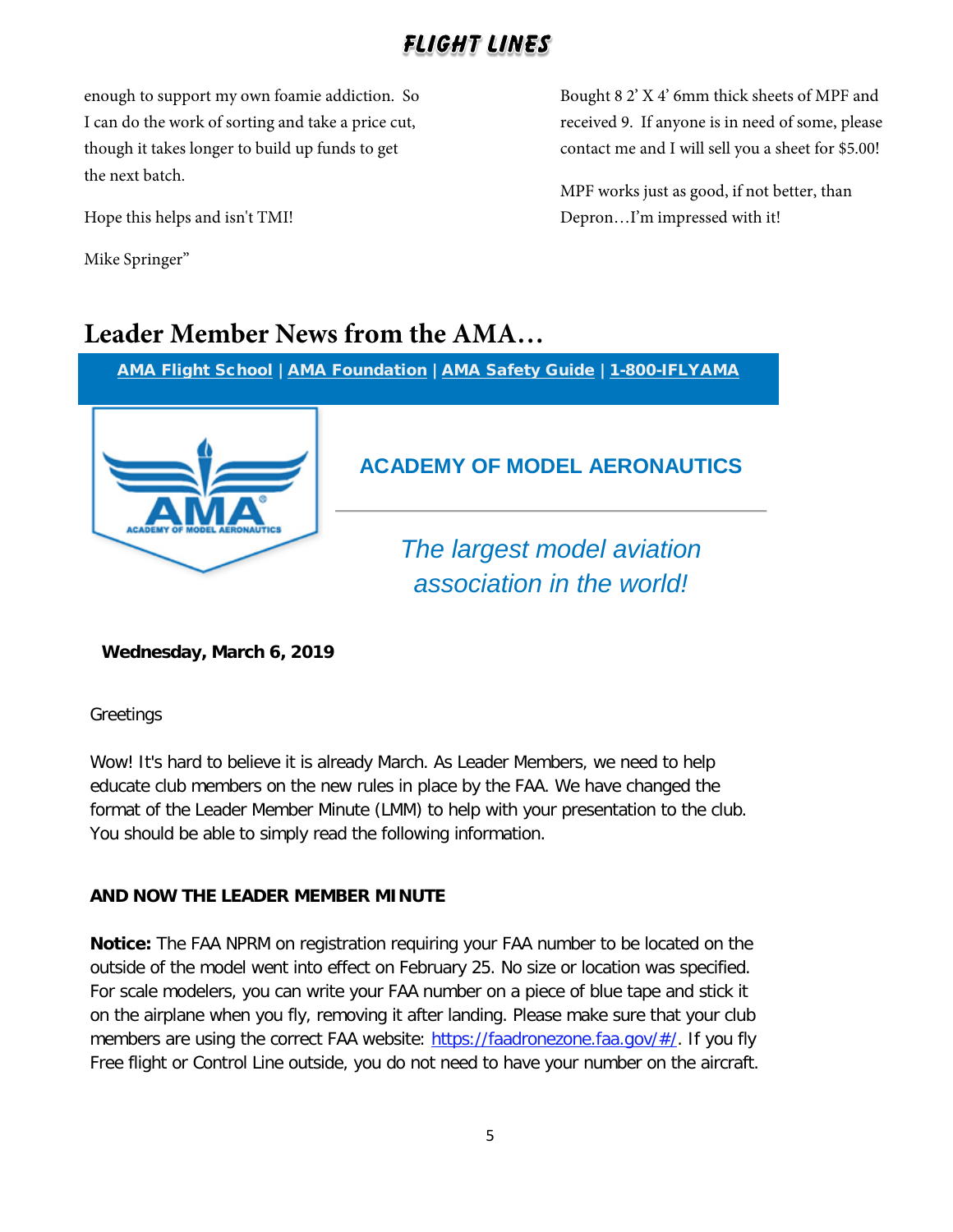**Club Safety Coordinators:** To charter an AMA club, you must have at least five members. Of those, the only mandatory position is the Club Safety Coordinator. This individual is one of the key reasons that the AMA has had such a good safety record for the past 80 years. The AMA has a National Safety Committee as well that works with the Club Safety Coordinators.

A word from AMA Executive Director, Chad Budreau:

"Safety is everyone's responsibility, but the Club Safety Coordinator is a mandatory role required by AMA that every club must appoint to promote safety and mitigate risks. Safety Coordinators manage all matters of safety at the club level including a safety audit of club facilities, equipment, and grounds; establishing emergency protocol; and ensuring, understanding, compliance of AMA and club safety rules. Safety Coordinators are expected to be effective communicators, knowledgeable of AMA rules, and have positive attitudes. Safety Coordinators should not be treated as simply the "field police," but also as an educator, role model, mentor, and promoter of the hobby and safety.

You can learn more about the Club Safety Coordinator and all of the club officer roles at [https://www.modelaircraft.org/sites/default/files/ClubOfficerSuggestedDuties.pdf.](http://send.modelaircraft.org/link.cfm?r=R2TDHN5I8cewW0wdxwzH5Q~~&pe=EptmoSKSLLbCea-gYcHX9rmWrYCayzFZcq-VrVErW8u7n9XXZFLJl_qLXyoUZSplIodGSxNa2b9sSFOlCgY0yA~~&t=GwwZMr_uxfam6S-EJhzRrg~~)"

Because of our safety record, the actions of our safety programming, and being able to say that every one of our clubs has a Safety Coordinator, the FAA gives us the respect we require, and we serve on most of the FAA committees, assuring that recreational flying continues with as little change as possible.

Stay up-to-date on communications from the AMA and be sure you have an *active* Club Safety Coordinator. Our future depends on it. Fly safely and have fun.

If you have any questions or ideas for future LMM, please feel free to contact me.

Scott Anderson AMA National Leader Member Coordinator [pscottanderson@gmail.com](mailto:pscottanderson@gmail.com)

## **Next Spirits' Meeting:**

*Tuesday, April 9th, 7-9pm Dorsett Village Church 2240 Bennington Place Maryland Heights, Missouri 63034* See website **[http://spiritsofstl.com](http://spiritsofstl.com/)** for directions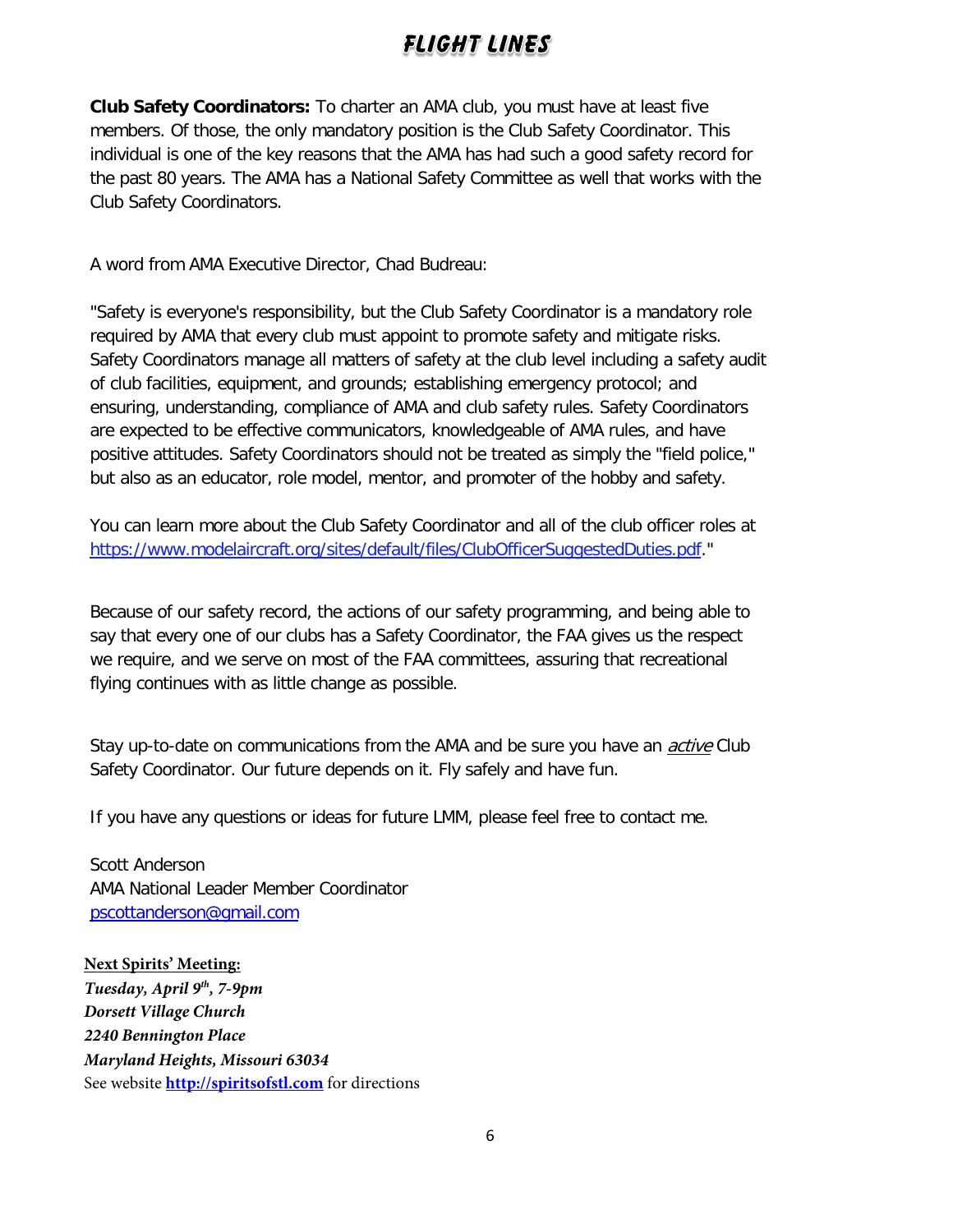# **SEE LATEST FAA NOTICE BELOW!**



## **FAA Makes Major Drone ID Marking Change**

[The Federal Aviation Administration](http://links.govdelivery.com/track?type=click&enid=ZWFzPTEmbXNpZD0mYXVpZD0mbWFpbGluZ2lkPTIwMTkwMjE1LjE4MTkyNDEmbWVzc2FnZWlkPU1EQi1QUkQtQlVMLTIwMTkwMjE1LjE4MTkyNDEmZGF0YWJhc2VpZD0xMDAxJnNlcmlhbD0xNzM2OTQzNSZlbWFpbGlkPXBnZWRlcnNAY2hhcnRlci5uZXQmdXNlcmlkPXBnZWRlcnNAY2hhcnRlci5uZXQmdGFyZ2V0aWQ9JmZsPSZtdmlkPSZleHRyYT0mJiY=&&&100&&&http://www.faa.gov/) (FAA) posted a rule in the [Federal Register](http://links.govdelivery.com/track?type=click&enid=ZWFzPTEmbXNpZD0mYXVpZD0mbWFpbGluZ2lkPTIwMTkwMjE1LjE4MTkyNDEmbWVzc2FnZWlkPU1EQi1QUkQtQlVMLTIwMTkwMjE1LjE4MTkyNDEmZGF0YWJhc2VpZD0xMDAxJnNlcmlhbD0xNzM2OTQzNSZlbWFpbGlkPXBnZWRlcnNAY2hhcnRlci5uZXQmdXNlcmlkPXBnZWRlcnNAY2hhcnRlci5uZXQmdGFyZ2V0aWQ9JmZsPSZtdmlkPSZleHRyYT0mJiY=&&&101&&&https://www.federalregister.gov/documents/2019/02/13/2019-00765/external-marking-requirement-for-small-unmanned-aircraft) requiring small drone owners to display the FAA-issued registration number on an outside surface of the aircraft. Owners and operators may no longer place or write registration numbers in an interior compartment. The rule is effective on February 25. The markings must be in place for any flight after that date.

When the FAA first required registration of small drones in 2015, the agency mandated that the registration marking be readily accessible and maintained in readable condition. The [rule](http://links.govdelivery.com/track?type=click&enid=ZWFzPTEmbXNpZD0mYXVpZD0mbWFpbGluZ2lkPTIwMTkwMjE1LjE4MTkyNDEmbWVzc2FnZWlkPU1EQi1QUkQtQlVMLTIwMTkwMjE1LjE4MTkyNDEmZGF0YWJhc2VpZD0xMDAxJnNlcmlhbD0xNzM2OTQzNSZlbWFpbGlkPXBnZWRlcnNAY2hhcnRlci5uZXQmdXNlcmlkPXBnZWRlcnNAY2hhcnRlci5uZXQmdGFyZ2V0aWQ9JmZsPSZtdmlkPSZleHRyYT0mJiY=&&&102&&&https://www.ecfr.gov/cgi-bin/text-idx?SID=b452493d215fbaf061c062804673a5b9&mc=true&tpl=/ecfrbrowse/Title14/14cfr48_main_02.tpl) granted some flexibility by permitting the marking to be placed in an enclosed compartment, such as a battery case, if it could be accessed without the use of tools.

Subsequently, law enforcement officials and the FAA's interagency security partners have expressed concerns about the risk a concealed explosive device might pose to first responders upon opening a compartment to find a drone's registration number. The FAA believes this action will enhance safety and security by allowing a person to view the unique identifier directly without handling the drone.

This interim final rule does not change the original [acceptable methods of external marking,](http://links.govdelivery.com/track?type=click&enid=ZWFzPTEmbXNpZD0mYXVpZD0mbWFpbGluZ2lkPTIwMTkwMjE1LjE4MTkyNDEmbWVzc2FnZWlkPU1EQi1QUkQtQlVMLTIwMTkwMjE1LjE4MTkyNDEmZGF0YWJhc2VpZD0xMDAxJnNlcmlhbD0xNzM2OTQzNSZlbWFpbGlkPXBnZWRlcnNAY2hhcnRlci5uZXQmdXNlcmlkPXBnZWRlcnNAY2hhcnRlci5uZXQmdGFyZ2V0aWQ9JmZsPSZtdmlkPSZleHRyYT0mJiY=&&&103&&&https://www.ecfr.gov/cgi-bin/text-idx?SID=b452493d215fbaf061c062804673a5b9&mc=true&node=se14.1.48_1205&rgn=div8) nor does it specify a particular external surface on which the registration number must be placed. The